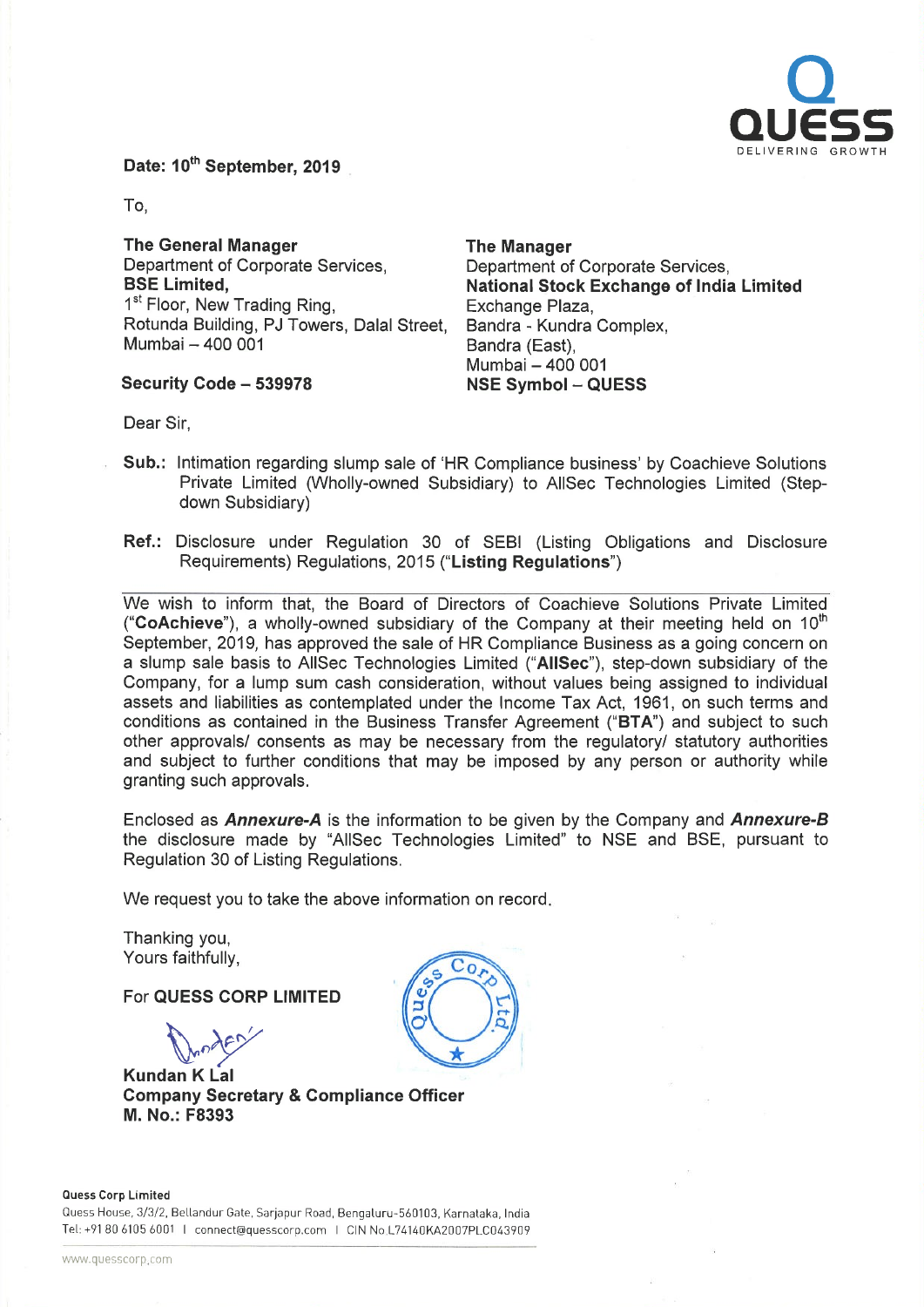

## 'Annexure-A'

| <b>S. No.</b> | <b>Disclosure</b>                                                                                                                                                                                                                                                                                                                                                                                                                                                                      |                                                                                                                                                                                                               |  |
|---------------|----------------------------------------------------------------------------------------------------------------------------------------------------------------------------------------------------------------------------------------------------------------------------------------------------------------------------------------------------------------------------------------------------------------------------------------------------------------------------------------|---------------------------------------------------------------------------------------------------------------------------------------------------------------------------------------------------------------|--|
| 1.            | The<br>percentage<br>of<br>amount<br>and<br>the<br>turnover or revenue or income and net<br>worth contributed by such unit or division<br>of the listed entity during the last financial                                                                                                                                                                                                                                                                                               | Coachieve<br>Solutions<br>Private<br>Limited<br>("CoAchieve") is a wholly owned subsidiary<br>("WoS") of the Company. It is engaged in<br>the HR Compliance business.                                         |  |
|               | year                                                                                                                                                                                                                                                                                                                                                                                                                                                                                   | As on March 31, 2019, the turnover of HR<br>Compliance<br><b>Business</b><br>of<br><b>WoS</b><br>is.<br>approximately INR 34.94 Crores (100%).                                                                |  |
| 2.            | Date on which the agreement for sale has<br>been entered                                                                                                                                                                                                                                                                                                                                                                                                                               | The Board of Directors of CoAchieve has<br>approved the BTA, which is yet to be<br>executed.                                                                                                                  |  |
| 3.            | The expected date of completion of sale                                                                                                                                                                                                                                                                                                                                                                                                                                                | Approximately 2 (two) months.                                                                                                                                                                                 |  |
| 4.            | Consideration received from such sale                                                                                                                                                                                                                                                                                                                                                                                                                                                  | Cash consideration of INR 16,80,00,000/-<br>(Rupees Sixteen Crores and Eighty Lakhs)<br>Only).                                                                                                                |  |
| 5.            | Brief details of buyers and whether any of the<br>buyers belong to the promoter/ promoter<br>group/ group companies. If yes, details<br>thereof                                                                                                                                                                                                                                                                                                                                        | The Buyer is AllSec Technologies Limited<br>("AllSec") and is engaged in providing<br>business process solutions across various<br>industry verticals.<br>The Buyer does not belong to promoter/              |  |
| 6.            | Whether the transaction would fall within<br>related party transactions? If yes, whether<br>the same is done at "arms length"                                                                                                                                                                                                                                                                                                                                                          | promoter group of the Company.<br>CoAchieve is a WoS of the Company. The<br>Company and AllSec are related parties.<br>Accordingly, the transaction is a related<br>party transaction and has been undertaken |  |
| 7.            | Additionally, in case of<br>a slump sale,<br>disclosures<br>for<br>indicative<br>provided<br>amalgamation/ merger, shall be disclosed<br>by the listed entity with respect to such<br>slump sale.<br>(For the purpose of this sub-clause, "slump   Not Applicable<br>sale" shall mean the transfer of one or more<br>undertakings, as a result of the sale for a<br>lump sum consideration, without values being<br>assigned to the individual assets and<br>liabilities in such sale) | at "arm's length".                                                                                                                                                                                            |  |
| 8.            | Name of the entity(ies) forming part of the<br>slump sale, details in brief such as size,<br>turnover etc.                                                                                                                                                                                                                                                                                                                                                                             | provided<br>under<br>Please see responses<br>Serial No. 1 and 5 above.                                                                                                                                        |  |
| 9.            | Area of business of the entity(ies)                                                                                                                                                                                                                                                                                                                                                                                                                                                    | provided<br>under<br>Please see responses<br>Serial No. 1 and 5 above.                                                                                                                                        |  |
| 10.           | Rationale of slump sale                                                                                                                                                                                                                                                                                                                                                                                                                                                                | The acquisition of HR Compliance Business<br>of CoAchieve pursuant to the BTA would<br>inter alia result in growth opportunities in                                                                           |  |

Quess Corp Limited

ess Corp Limited<br>
ess House, 3/3/2, Bellandur Gate, Sarjapur Road, Bengaluru-560103, Karnataka, India<br>
: +91 80 6105 6001 | connect@quesscorp.com | CIN No.L74140KA2007PLC043909 ;<br>
M. QUESSCORP.com COV .5. Qu Tel: +91 80 6105 6001 | connect@quesscorp.com | CIN No.L74140KA2007PLC043909

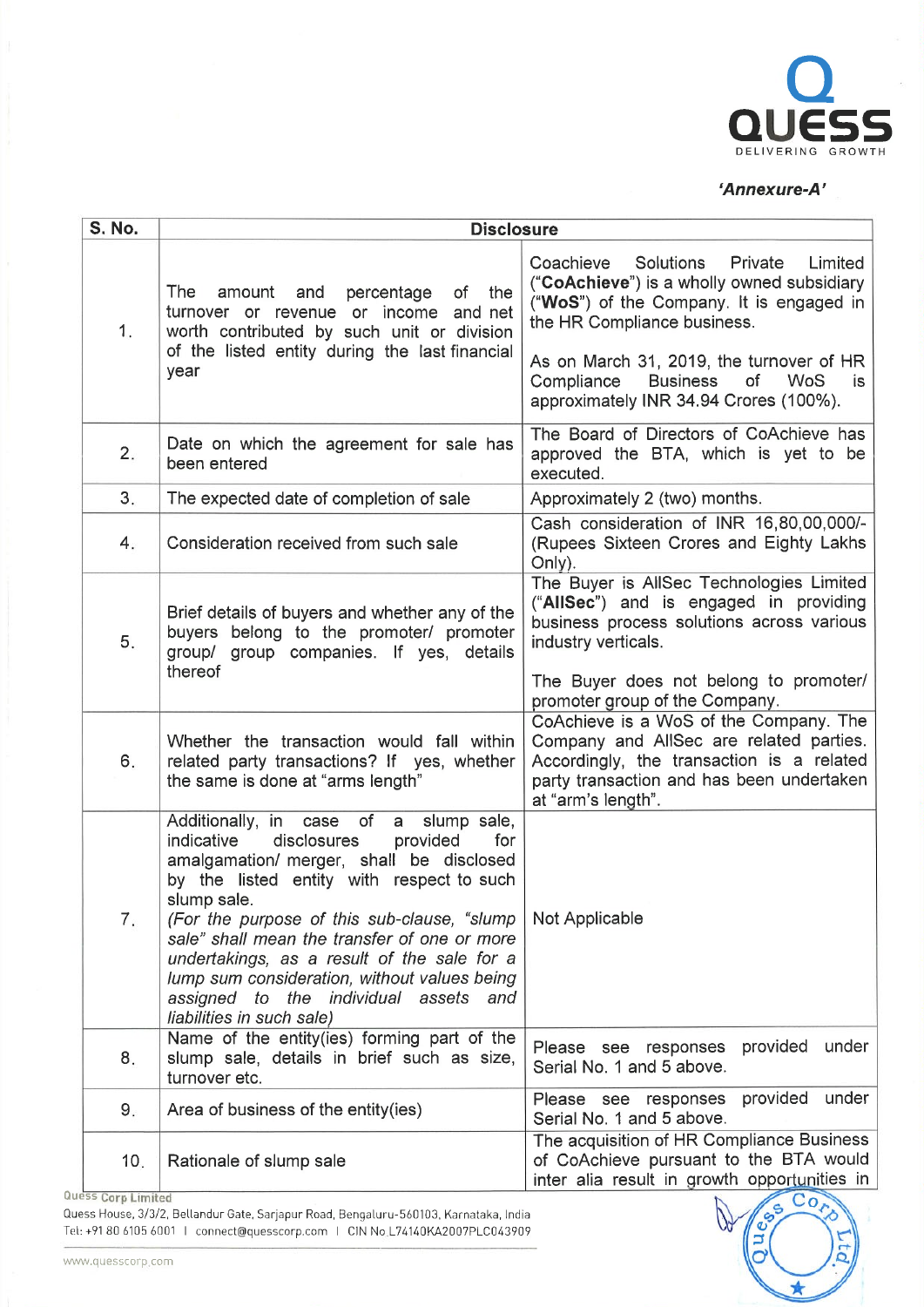

|     |                                                                                                                    | line with strategic directions of the Board of |
|-----|--------------------------------------------------------------------------------------------------------------------|------------------------------------------------|
|     |                                                                                                                    | Directors of the AllSec.                       |
|     | In case of consideration $-$ amount or Please see response provided under Serial<br>otherwise share exchange ratio | No. 4 above.                                   |
| 12. | Brief details of change in shareholding Not Applicable.<br>pattern (if any) of the listed entity                   |                                                |

i.

Dunton (2008)  $\overline{C_0}$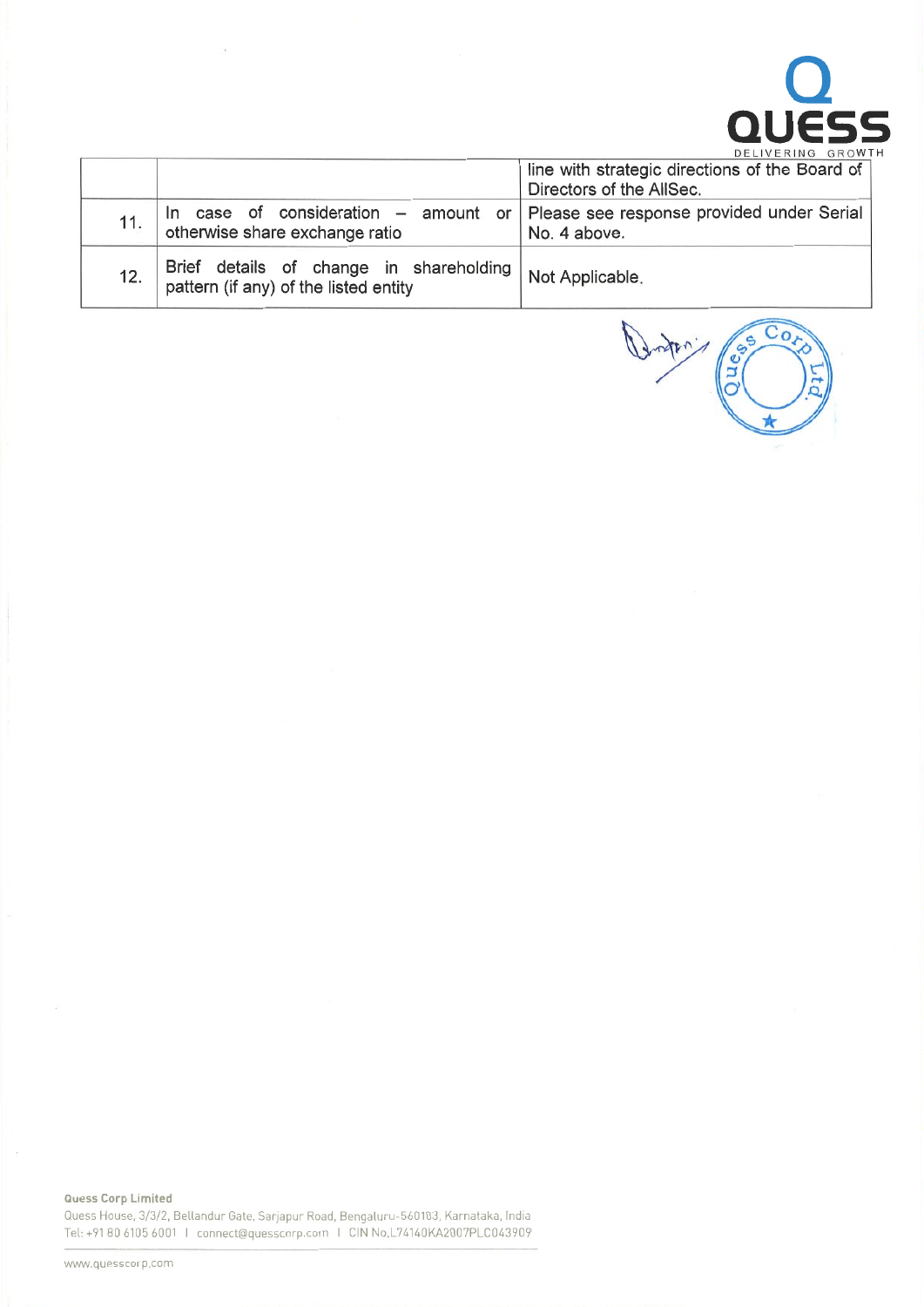ANNEXURE-B



Date: 10<sup>th</sup> September, 2019.

To,

The General Manager Department of Corporate Services, BSE Limited, 1<sup>st</sup> Floor, New Trading Ring, Rotunda Building, PJ Towers, Dalal Street, Mumbai - 400 001

Security Code - 532633

The Manager Department of Corporate Services, National Stock Exchange of India Limited Exchange Plaza, Bandra - Kundra Complex, Bandra (East), Mumbai-400 001 NSE Symbol - ALLSEC

Dear Sir,

Sub: Disclosure under Regulation 30 of SEel (Listing Obligations and Disclosure Requirements) Requlations, 2015

In compliance with Regulation 30 of SEBI (Listing Obligations and Disclosure Requirements) Regulations, 2015, we wish to submit that the Board of Directors of the Company at its meeting held on 10<sup>th</sup> September, 2019 has

- 1. Considered and accepted the recommendations of the Audit Committee, for the purchase of HR Compliance Business of Coachieve Solutions Private Limited ("CoAchleve") as <sup>a</sup> going concern on <sup>a</sup> slump sale basis from CoAchieve for <sup>a</sup> lump sum cash consideration, without values being assigned to Individual assets and liabilities as contemplated under the Income Tax Act, 1961, on such terms and conditions as contained in the Business Transfer Agreement ("BTA").
- 2. The Audit Committee and the Board of Directors have approved the execution of BT A between the Company and CoAchieve.

Enclosed as Annexure-I is the information pursuant to Regulation 30 of the SEBI (Listing Obligations and Disclosure Requirements) Regufations, 2015.

We request you to take the above information on record.

Thanking you,

Yours faithfully,

For ALLSEC TECHNOLOGIES LIMITED

**Gagan Preet Singh** OGM - Legal & Company Secretary M. No.: F7250



## ALLSEC TECHNOLOGIES LTD.

Regd. Office <sup>t</sup> 46-C, Velachery Main Road, Velachery, Chennai - <sup>600</sup> <sup>042</sup> Tel : +91.44.4299 7070 web : www.allsectech.com Corporate Identity Number: L72300TN1998PLC041033, Email : contactus@allsectech.com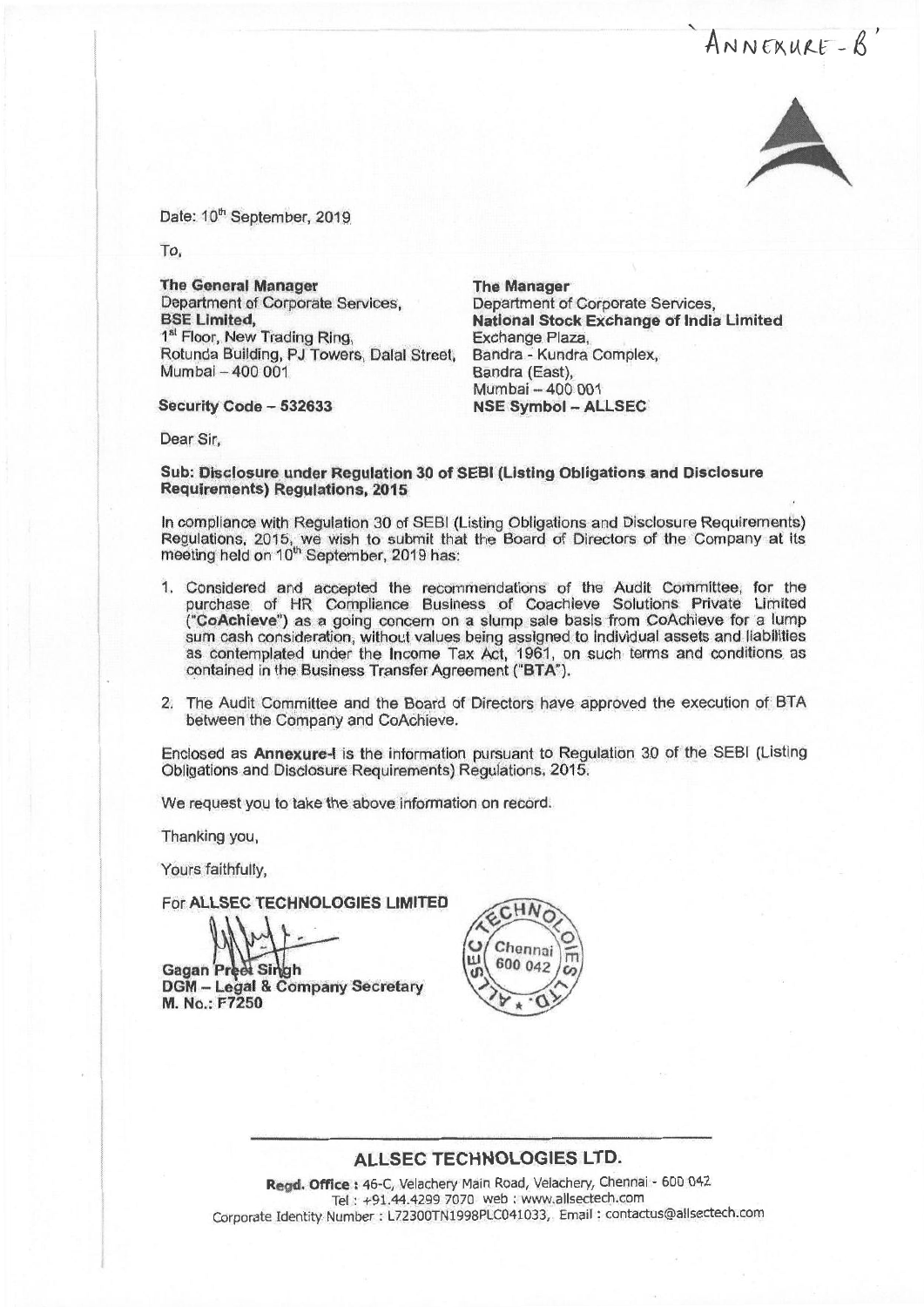## Annexure-/

## S. Disclosure No. The target entity is Coachieve Solutions Private Limited ("CoAchleve"), having its 1 Name of the target entity, details in registered office at Bangalore, Karnataka. brief such as size, turnover etc. The turnover of CoAchieve is approximately INR 34.94 crores as on March 31 2019. CoAchleve is <sup>a</sup> wholly owned subsidiary of Quess Corp Limited, <sup>a</sup> public limited Whether the acquisition would fall company, having its registered office at vithin related party transaction (c) Bangalore, Karnataka. within related party transaction(s)<br>and whether the promoter/ promoter 2<br>
group/ group companies have any<br>
interest in the entity being acquired?<br>
If yes, nature of interest and details<br>
is a related party transaction. Accordingly, the transaction is undertaken at "arm's there is  $\left\{ \frac{1}{1} \right\}$  the transaction is undertaken at "arm's denote". done at "arm's length" CoAchieve is not part of the promoter or promoter arouo of the Companv. 3 | Industry to which the entity being | The acquired entity i.e. CoAchieve is acquired belongs | engaged in HR Compliance Business engaged in HR Compliance Business. Objects and effects of acquisition<br>(including but not limited to, of CoAchieve pursuant to the BTA would<br>disclosure of reasons for acquisition 4 disclosure of reasons for acquisition inter alia result in growth opportunities in line of target entity, if its business is outside the main line of business of but the listed entity) **Directors** of the Company. Brief details of any governmental or 5 regulatory approvals required for the Not Applicable. acquisition  $\begin{array}{c|c|c|c} \hline \text{Indicative time period for completion} & \text{Approximately 2 (two) months.} \end{array}$ Nature of consideration - whether cash consideration payable by the Company<br>and details of the same to CoAchieve. 8 Cost of acquisition or the price at INR 16,80,00,000/- (Rupees Sixteen Crores which the shares are acquired and Eighty Lakhs Only). which the shares are acquired Percentage of shareholding/ control 9 acquired and/ or number of shares No change in shareholding pattern. acquired

Disclosure of information pursuant to Regulation 30 of SEBI (Listing Obligations and Disclosure Requirements) Regulations, <sup>2015</sup>